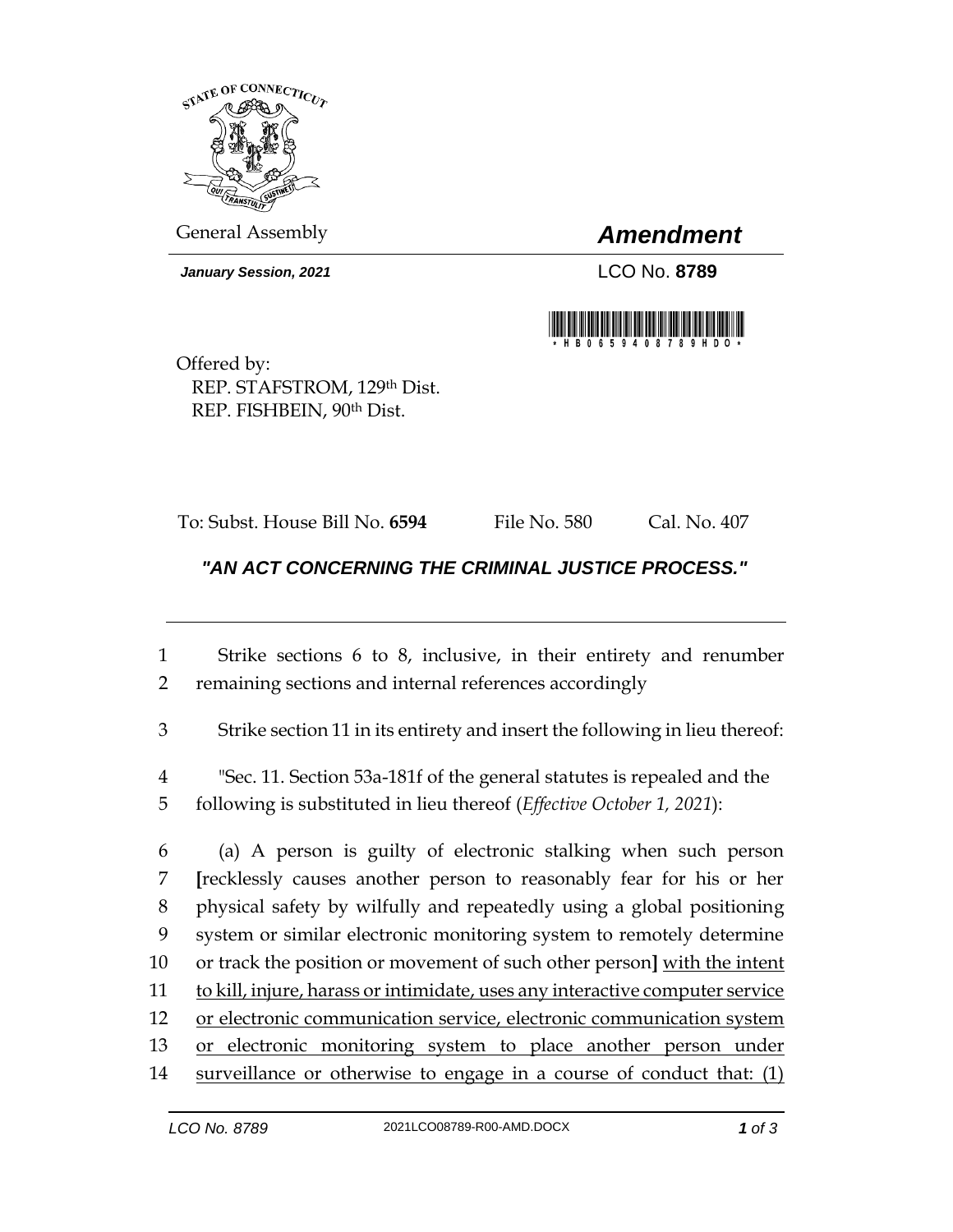| 15       | Places such other person in reasonable fear of the death of or serious                                                    |
|----------|---------------------------------------------------------------------------------------------------------------------------|
| 16       | bodily injury to (A) such person, (B) an immediate family member of                                                       |
| 17       | such person, or (C) an intimate partner of such person; or (2) causes,                                                    |
| 18       | attempts to cause or would be reasonably expected to cause substantial                                                    |
| 19       | emotional distress to a person described in subparagraph (A), (B) or (C)                                                  |
| 20       | of subdivision (1) of this subsection.                                                                                    |
| 21       | (b) For purposes of subsection (a) of this section, (1) "immediate                                                        |
| 22       | family member" means (A) a spouse, parent, brother or sister or a child                                                   |
| 23       | of the person or person to whom the person stands in loco parentis, or                                                    |
| 24       | (B) any person living in the household and related to the person by                                                       |
| 25       | blood or marriage, and (2) "intimate partner" means a (A) former                                                          |
| 26       | spouse, (B) person who has a child in common with the person                                                              |
| 27       | regardless of whether they are or have been married or are living have                                                    |
| 28       | lived together at any time, or (C) person in, or who has recently been in,                                                |
| 29       | a dating relationship with the person.                                                                                    |
|          |                                                                                                                           |
|          |                                                                                                                           |
| 30       | $[(b)]$ (c) Electronic stalking is a class [B misdemeanor] D felony."                                                     |
| 31       | Strike lines 1273 to 1282, inclusive, in their entirety and insert the                                                    |
| 32       | following in lieu thereof:                                                                                                |
|          |                                                                                                                           |
| 33       | "(b) Any person who violates subsection (a) of this section with intent                                                   |
| 34       | to commit such violation at a specific location that the trier of fact                                                    |
| 35       | determines is in or on, or within [one thousand five] two hundred feet                                                    |
| 36       | of [J] the perimeter of the real property comprising a (1) public or private                                              |
| 37       | elementary or secondary school and who is not enrolled as a student in                                                    |
| 38       | such school, or $[a]$ $(2)$ licensed child care center, as defined in section                                             |
| 39       | 19a-77, that is identified as a child care center by a sign posted in a                                                   |
| 40       | conspicuous place, shall be guilty of a class A misdemeanor and shall be                                                  |
| 41       | sentenced to a term of imprisonment and a period of probation during                                                      |
| 42<br>43 | which such person shall perform community service as a condition of<br>such probation, in a manner ordered by the court." |

This act shall take effect as follows and shall amend the following sections: